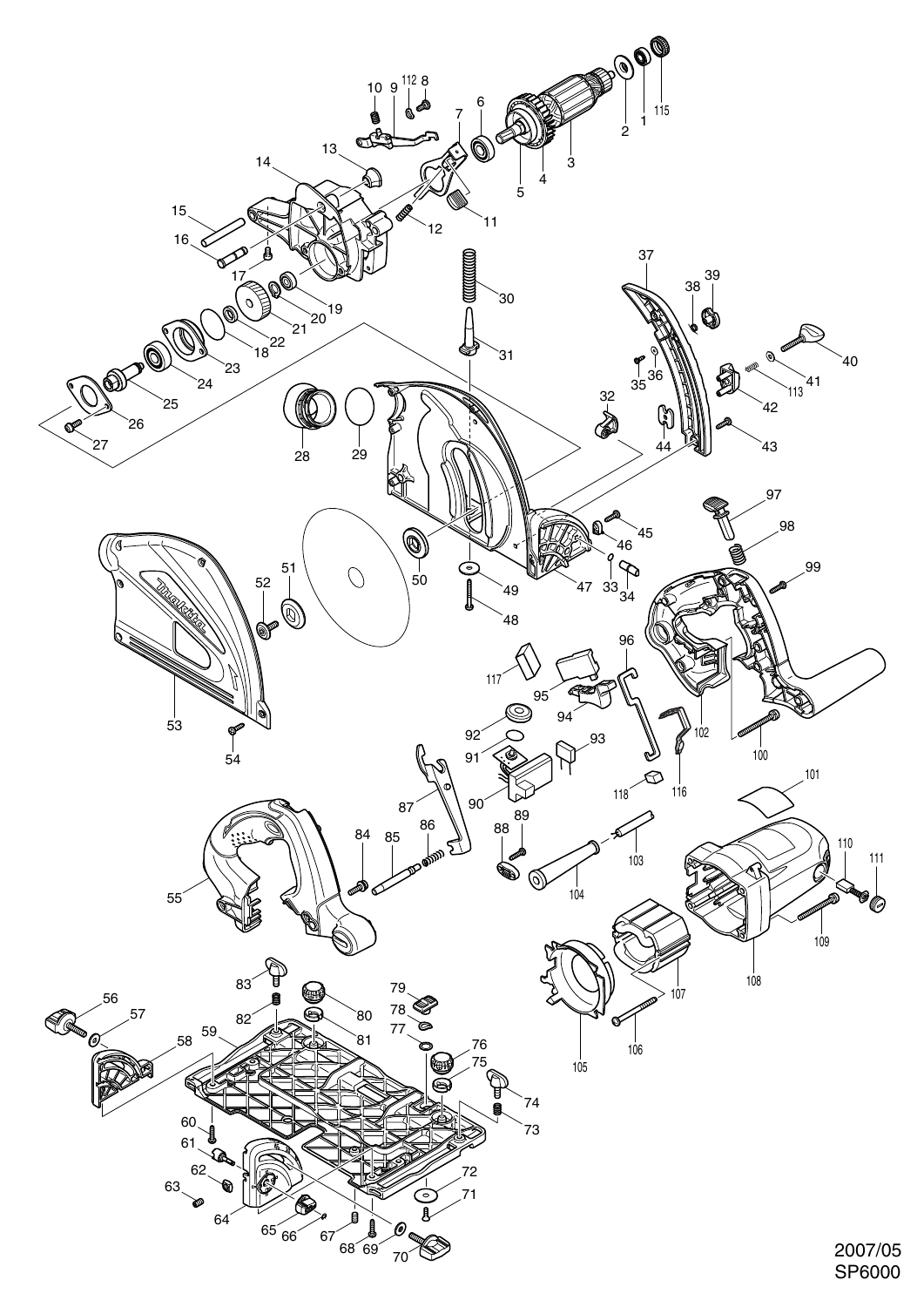| <b>Item</b>    | Parts_No. | <b>Parts_Description</b>     | Qty            |
|----------------|-----------|------------------------------|----------------|
| 1              | 210013-5  | <b>BALL BEARING 698VV</b>    | 1              |
| 2              | 681634-4  | <b>INSULATION WASHER</b>     | 1              |
| 3              | 513676-9  | <b>ARMATURE ASS'Y 115V</b>   | 1              |
| 3              |           | INC. 124-6                   | 0              |
| 4              | 240091-1  | <b>FAN 60</b>                | 1              |
| 5              | 345767-6  | <b>DRUM</b>                  | 1              |
| 6              | 211131-2  | <b>BALL BEARING 6001DDW</b>  | 1              |
| $\overline{7}$ | 345742-2  | <b>SHAFT LOCK</b>            | $\overline{1}$ |
| 8              | 265011-4  | #NAME?                       | 1              |
| 9              | 158096-6  | <b>SHOE COMPLETE</b>         | 1              |
| 10             | 233480-7  | <b>COMPRESSION SPRING 7</b>  | 1              |
| 11             | 286275-7  | CAP                          | 1              |
| 12             | 233084-5  | <b>COMPRESSION SPRING 6</b>  | 1              |
| 13             | 286278-1  | CAP                          | 1              |
| 14             | 158092-4  | <b>GEAR HOUSING COMPLETE</b> | 1              |
| 14             | 263002-9  | <b>RUBBER PIN 4</b>          | 1              |
| 15             | 324716-6  | PIN <sub>8</sub>             | 1              |
| 16             | 324708-5  | <b>STOPPER PIN 8</b>         | 1              |
| 17             | 265913-4  | HEX. SOCKET HEAD BOLT M5X8   | 1              |
| 18             | 213512-6  | O RING 39                    | 1              |
| 19             | 211021-9  | <b>BALL BEARING 607LLB</b>   | $\overline{1}$ |
| 20             | 961052-5  | <b>RETAINING RING S-12</b>   | 1              |
| 21             | 226637-7  | <b>HELICAL GEAR 39</b>       | 1              |
| 22             | 257010-0  | <b>RING 12</b>               | 1              |
| 23             | 318088-9  | <b>BEARING BOX</b>           | 1              |
| 24             | 211129-9  | <b>BALL BEARING 6201DDW</b>  | 1              |
| 25             | 324707-7  | <b>SPINDLE</b>               | 1              |
| 26             | 285689-7  | <b>BEARING RETAINER 55</b>   | 1              |
| 27             | 911221-8  | PAN HEAD SCREW M5X16         | $\overline{2}$ |
| 28             | 419620-3  | <b>DUST NOZZLE</b>           | 1              |
| 29             | 213460-9  | O RING 35                    | 1              |
| 029-1          | 213416-2  | O RING 26                    | 1              |
| 30             | 233479-2  | <b>COMPRESSION SPRING 11</b> | 1              |
| 31             |           | 419624-5 SPRING HOLDER       | 1              |
| 32             | 158095-8  | LEVER 20 COMPLETE            | 1              |
| 32             | 263002-9  | <b>RUBBER PIN 4</b>          | 1              |
| 33             | 213021-5  | O RING 5                     | 1              |
| 34             | 324710-8  | PIN <sub>8</sub>             | 1              |
| 35             | 266007-8  | TAPPING SCREW BIND PT 3X10   | 1              |
| 36             | 253821-1  | <b>FLAT WASHER 3</b>         | 1              |
| 37             | 419625-3  | <b>DEPTH GUIDE</b>           | 1              |
| 38             | 231665-9  | <b>TORSION SPRING 7</b>      | 1              |
| 39             | 419630-0  | <b>LOCK LEVER</b>            | 1              |
| 40             | 251867-1  | <b>SCREW M5X30</b>           | 1              |
| 41             | 941101-4  | <b>FLAT WASHER 5</b>         | 1              |
| 42             | 419623-7  | <b>STOPPER BLOCK</b>         | 1              |
| 43             | 266034-5  | <b>TAPPING SCREW CT 4X16</b> | $\overline{2}$ |
| 44             | 345744-8  | <b>NUT PLATE</b>             | 1              |
| 45             | 266034-5  | <b>TAPPING SCREW CT 4X16</b> | 1              |
| 46             | 419632-6  | POSITION PLATE               | 1              |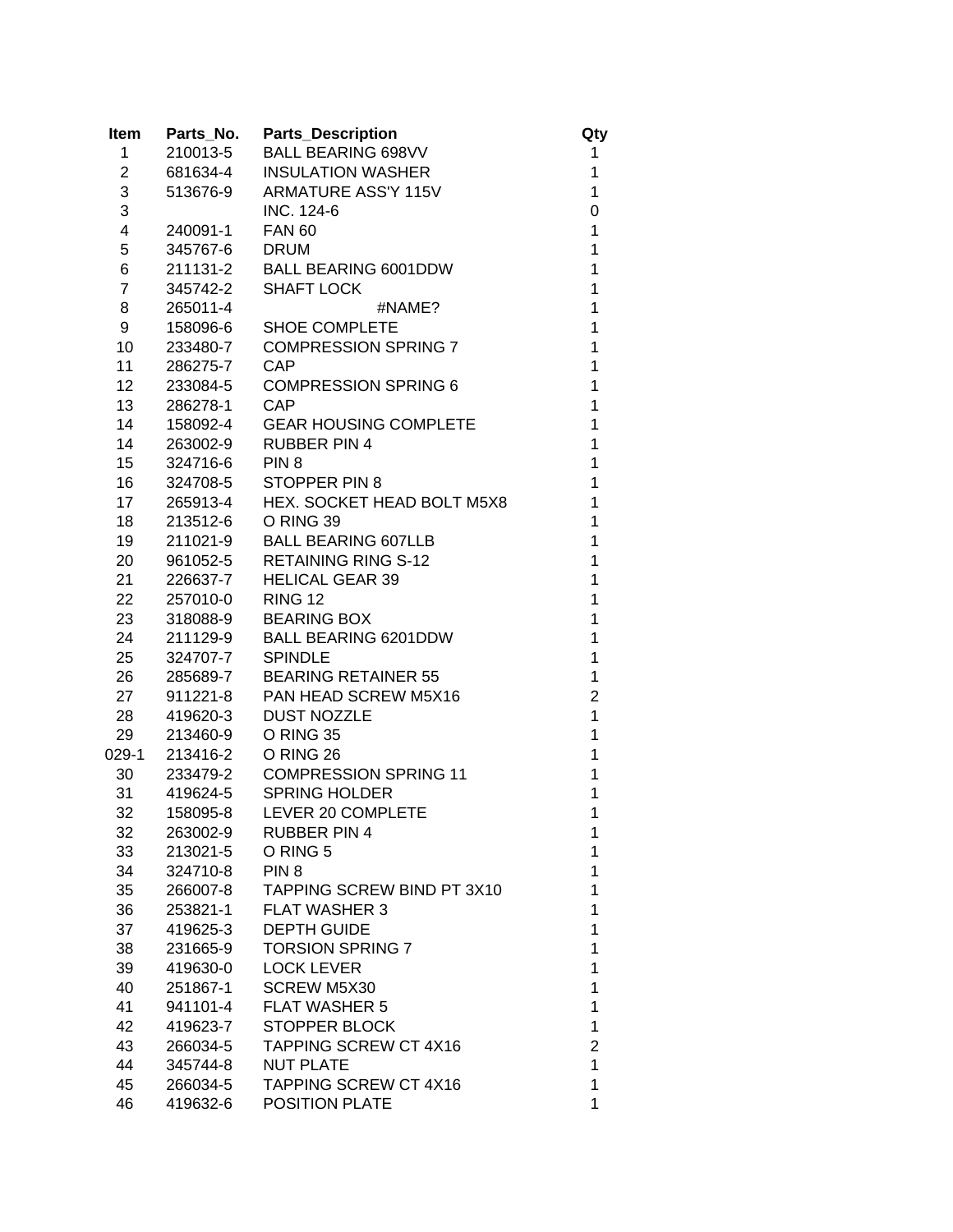| 047-1 | 158547-9       | <b>BLADE CASE COMPLETE</b>       | 1                              |
|-------|----------------|----------------------------------|--------------------------------|
| 047-1 | 233025-1       | <b>COMPRESSION SPRING 2</b>      | $\overline{c}$                 |
| 047-1 | 253874-0       | <b>FLAT WASHER 4</b>             | $\overline{c}$                 |
|       | 047-1 259008-3 | PUSH NUT 4                       | $\overline{c}$                 |
| 047-1 | 286277-3       | CAP <sub>14</sub>                | $\overline{\mathbf{c}}$        |
| 047-1 | 345747-2       | <b>SPACER PLATE</b>              | $\overline{2}$                 |
| 48    | 266053-1       | <b>TAPPING SCREW 4X35</b>        | $\mathbf 1$                    |
| 49    | 253010-8       | <b>FLAT WASHER 6</b>             | $\mathbf{1}$                   |
| 50    | 224406-0       | <b>INNER FLANGE 35</b>           | $\mathbf{1}$                   |
| 51    | 224405-2       | <b>OUTER FLANGE 35</b>           | $\mathbf{1}$                   |
| 52    | 266403-0       | HEX. SOCKET HEAD BOLT M6         | $\mathbf{1}$                   |
| 53    | 158214-6       | <b>BLADE CASE COVER COMPLETE</b> | $\mathbf 1$                    |
| 53    | 810303-2       | <b>CAUTION LABEL</b>             | $\mathbf 1$                    |
| 54    | 266034-5       | TAPPING SCREW CT 4X16            | 5                              |
| 55    | 188197-6       | <b>HANDLE SET</b>                | $\mathbf{1}$                   |
| 55    |                | <b>INC. 102</b>                  | 0                              |
| 56    | 265776-8       | THUMB SCREW M6X26                | 1                              |
| 57    | 253111-2       | <b>FLAT WASHER 6</b>             | 1                              |
| 58    | 419596-4       | <b>REAR ANGULAR GUIDE</b>        | $\mathbf 1$                    |
| 059-1 | 318179-6       | <b>BASE</b>                      | 1                              |
| 60    | 265995-6       | <b>TAPPING SCREW 4X18</b>        |                                |
|       |                | <b>STOPPER PIN</b>               | $\overline{c}$<br>$\mathbf{1}$ |
| 61 —  | 324731-0       |                                  |                                |
| 62    | 252157-5       | <b>SQUARE NUT M6</b>             | 1                              |
| 63    | 266085-8       | H.S.SET SCREW(FLAT POINT)M6X10   | $\mathbf{1}$                   |
| 64    | 419595-6       | FRONT ANGULAR GUIDE              | 1                              |
| 65    | 419571-0       | DIAL <sub>22</sub>               | 1                              |
| 66    | 961017-7       | STOP RING E-3                    | 1                              |
| 067-1 | 266085-8       | H.S.SET SCREW(FLAT POINT)M6X10   | $\overline{c}$                 |
| 68    | 265995-6       | <b>TAPPING SCREW 4X18</b>        | $\overline{2}$                 |
| 69    | 253111-2       | <b>FLAT WASHER 6</b>             | $\mathbf{1}$                   |
| 70    | 265776-8       | THUMB SCREW M6X26                | $\mathbf{1}$                   |
| 71    | 912112-6       | COUNTERSUNK HEAD SCREW M4X10     | $\mathbf 1$                    |
| 72    | 345748-0       | <b>LOCK WASHER</b>               | $\mathbf{1}$                   |
|       | 73 231316-4    | <b>COMPRESSION SPRING 7</b>      | $\mathbf{1}$                   |
| 74    | 265701-9       | <b>SCREW M6X14</b>               | 1                              |
| 75    | 419627-9       | <b>HOLDER</b>                    | 1                              |
| 76    | 265775-0       | THUMB SCREW M4X3                 | 1                              |
| 77    | 267070-4       | FLAT WASHER 10                   | 1.                             |
| 077-1 | 345977-5       | <b>PLATE</b>                     | 1                              |
| 78    | 253932-2       | <b>WAVE WASHER 10</b>            | 1                              |
| 79    | 419621-1       | <b>SLIDE LEVER</b>               | 1                              |
| 80    | 265775-0       | THUMB SCREW M4X3                 | 1                              |
| 81    | 419627-9       | <b>HOLDER</b>                    | 1                              |
| 82    | 231316-4       | <b>COMPRESSION SPRING 7</b>      | 1                              |
| 83    | 265701-9       | <b>SCREW M6X14</b>               | 1                              |
| 84    | 922232-8       | HEX. SOCKET HEAD BOLT M5X20      | 1                              |
| 85    | 324709-3       | LOCK PIN 8                       | 1                              |
| 86    | 233267-7       | <b>COMPRESSION SPRING 7</b>      | 1                              |
| 87    | 419631-8       | <b>LOCK PLATE</b>                | 1                              |
| 88    | 687063-9       | <b>CORD CLAMP</b>                | 1                              |
| 89    | 265995-6       | <b>TAPPING SCREW 4X18</b>        | $\overline{2}$                 |